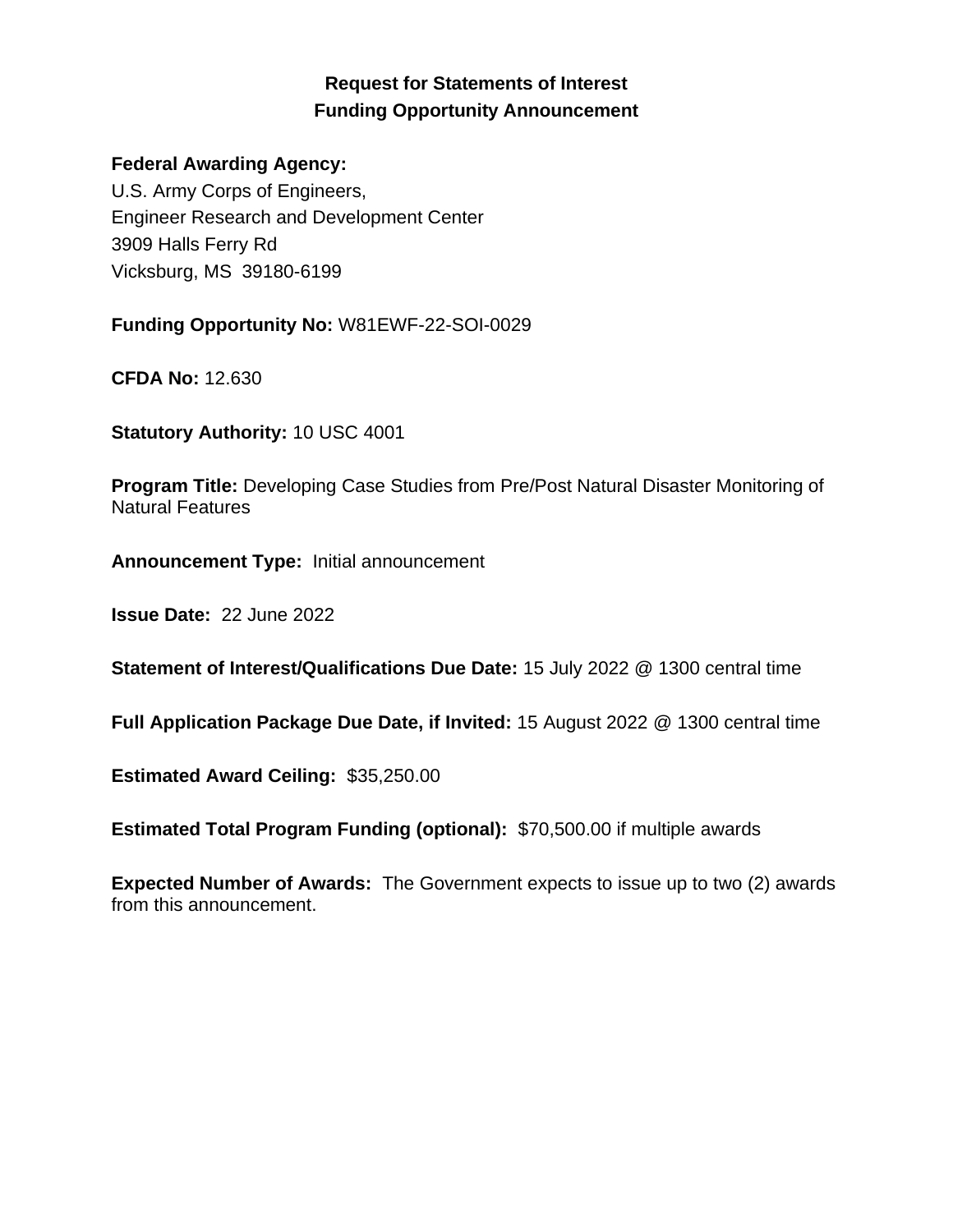## **Section I: Funding Opportunity Description**

## **Background:**

An evaluation of avoided losses attributed to natural features in both "indirect" and "direct" impact scenarios combined with a systematic approach to relating the avoidance of loss to Natural and Nature Based Features (NNBF) would help in broadening NNBF usage. Results would also inform future policy and actions related to marginalized communities living within high risk coastal regions. Hurricanes Katrina (2005), Hurricane Harvey (2016), and extreme flooding in Louisiana (2016) have revealed disparities in how communities recover from extreme events. With such studies and information, issues of equity, vulnerability, and resilience could be woven into the strategy for how the project is planned. For example, the 2020 Atlantic hurricane season produced a record 30 named storms, and the 2021 season produced 21 named storms. In addition to record storm seasons, sea level rise continues to threaten coastlines, and intensifying rainstorms amplify individual and compound flood events. Thus, the importance of understanding how natural features and NNBFs perform under hurricane and other extreme wind or rainstorm conditions as well as other natural disasters is critical.

## **Brief Description of Anticipated Work:**

This work represents an opportunity to develop case studies highlighting the performance/impact to natural features or natural and nature-based features (NNBF) during recent natural disaster events such as hurricanes, and flooding. Many university researchers have gathered recent pre/post storm data using various metrics. While there are often mechanisms to collect data, opportunities to perform thorough analyses and develop case studies are not always feasible. This requirement is to develop a subset of sampling events into a case study that describes the coastal protection gained from a natural or nature-based feature in collaboration with USACE. This is an opportunity to identify and use existing data from past storm seasons to develop case studies demonstrating the performance of natural features. Ultimately, case study results would also be used to relate natural performance to anticipated performance of NNBF features. Case studies could be focused on natural features such as dunes, marshes, reefs, etc. or NNBFs. Previously collected data used to develop case studies might include (but is not limited to) a combination of wave attenuation and water movement data, sediment transport data, elevation data, and vegetation or other ecological data.

The findings of this cooperative agreement will be made publically available through the release of public reports or peer-reviewed journal articles as well as a public seminar describing results. The Government will be involved with the research by providing technical guidance on the research, assisting with the experimental design, and collaborating on the journal articles. The Government is not expecting the periods of performances to overlap.

Identified project tasks are:

1. Describe previously collected data and justification for how it can be used as a case study for monitoring natural or NNBF features pre/post natural disaster. 2. Work collaboratively with ERDC to analyze data and develop case study/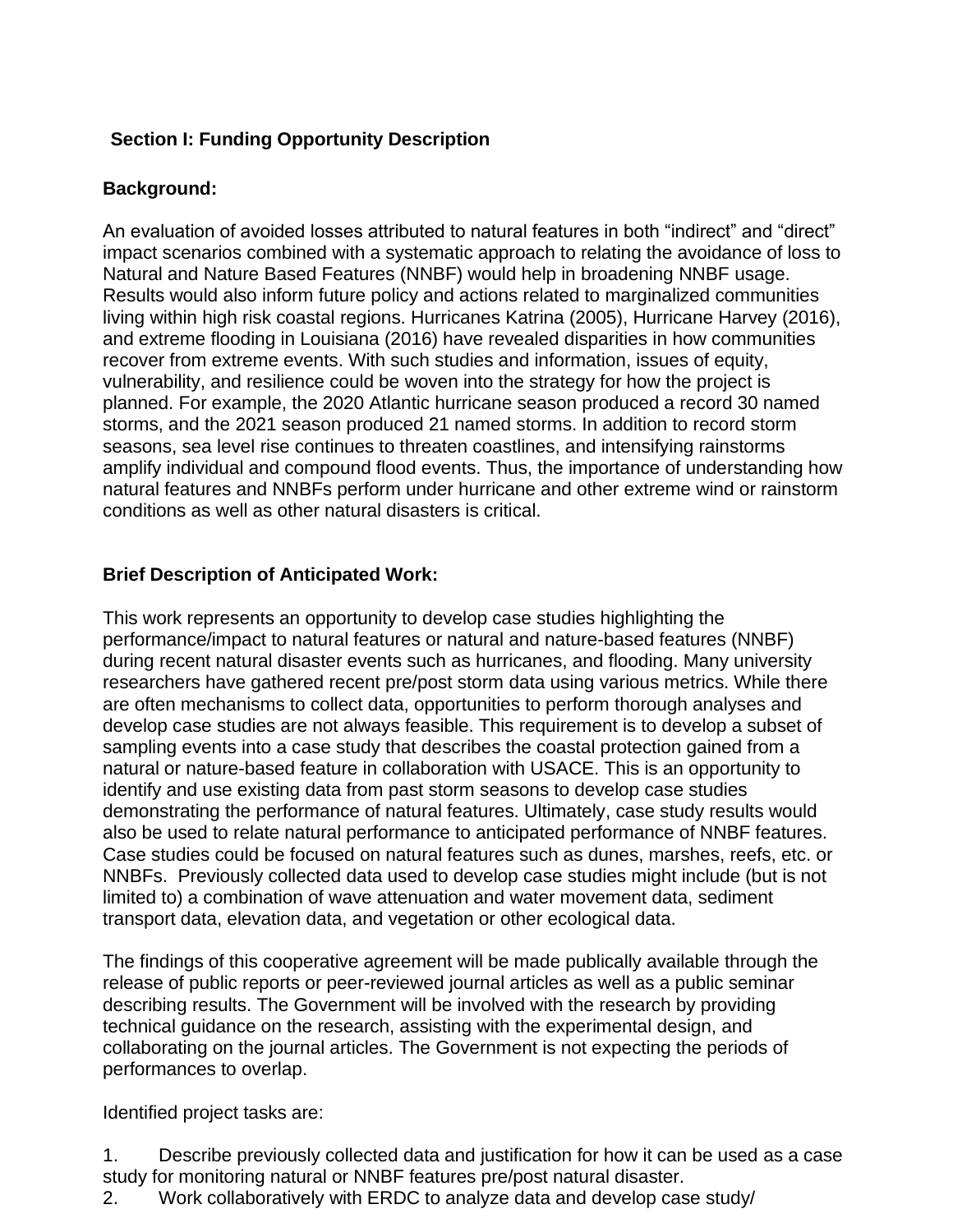3. Work collaboratively with ERDC publish case study via ERDC or peer reviewed publications.

Requirements:

Vendor must be a non-federal partner of one of the following CESU networks: North Atlantic Coast, Chesapeake Watershed, Piedmont-South Atlantic Coast, South Florida-Caribbean, and Gulf Coast. Vendor must be willing to accept the currently approved indirect cost rate of 17.5%. Successful applicants should have expert knowledge of 1) NNBF and Natural features, 2) available pre and post natural disaster (e.g., hurricane, flood event, etc.) monitoring data in hand associated with a natural feature or NNBF, and 3) knowledge of planned statistical approaches for analysis of those datasets.

Areas of expertise required to perform this study include:

- 1) Knowledge and experience monitoring extreme events.
- 2) Statistical analysis.

Applicants will be required to submit quarterly status reports and a final report within 4 months of completion of the study. ERDC and the candidates will develop a draft of the journal article or articles for internal peer review during cooperative agreement's period of performance.

## **Public Benefit:**

Results will inform monitoring practices and future actions related to marginalized communities living within high-risk coastal regions. Hurricanes Katrina (2005), Hurricane Harvey (2016), and extreme flooding in Louisiana (2016) revealed disparities in how communities recover from extreme events. With such studies and information, issues of equity, vulnerability, and resilience could be woven into the strategy for how the project is planned. For example, the 2020 Atlantic hurricane season produced a record 30 named storms. Thus, the importance of understanding how NNBFs perform under hurricane and other extreme wind or rainstorm conditions as well as other natural disasters is critical.

## **Section II: Award Information**

Responses to this Request for Statements of Interest will be used to identify potential investigators for studies to be sponsored by the Engineer Research and Development Center to develop case studies. The estimated level of funding for FY22 is approximately \$35,250 per statement of interest. We except to award up to two (2) cooperative agreements.

#### **Government Involvement:**

The ERDC will work cooperatively with the investigator to identify issues related to analysis of data, logistics and work plan development, and will review status reports and will provide input to data interpretation for final reports. ERDC scientists will assist in the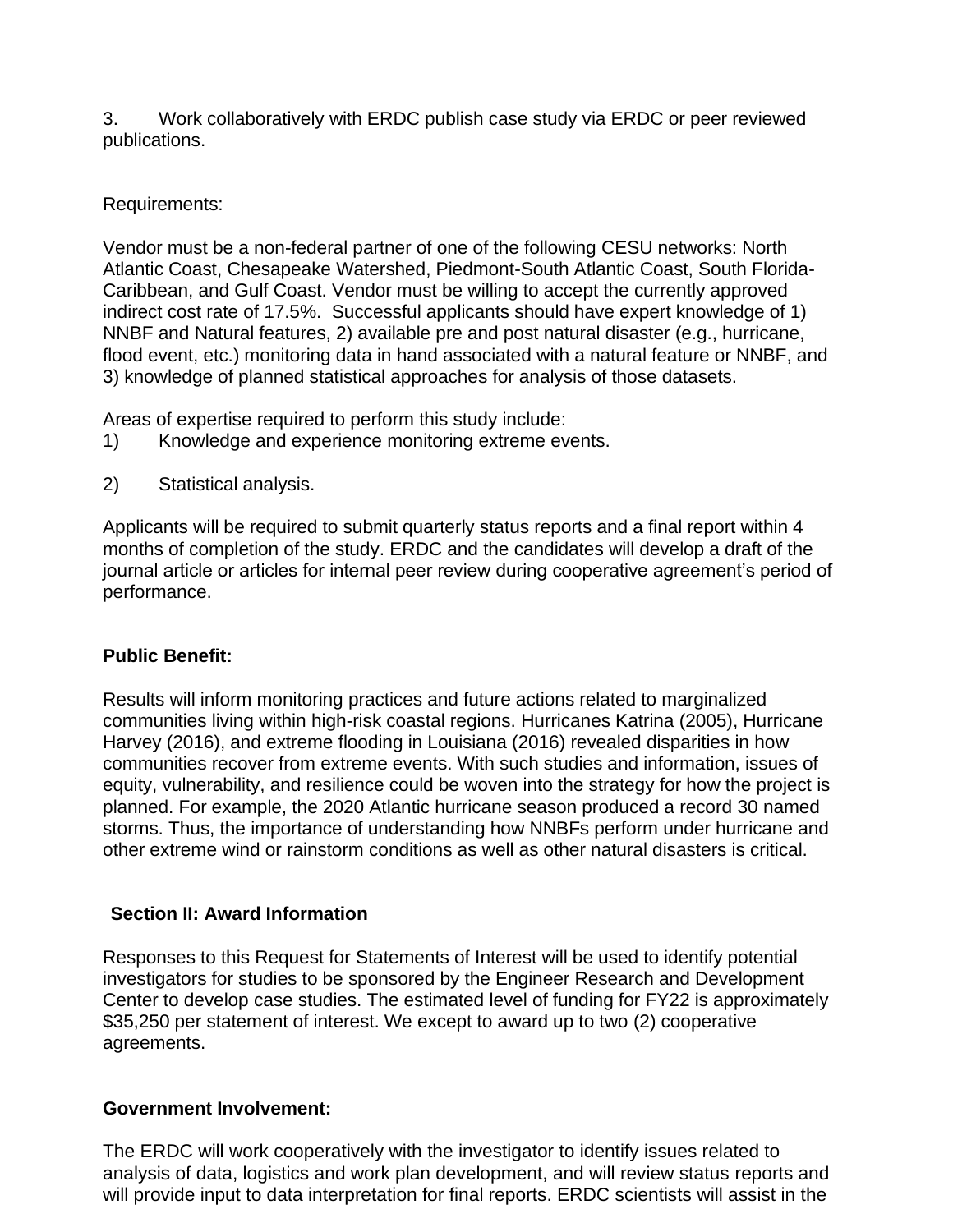dissemination of study results through local scientific presentations and website postings and will participate in the preparation of peer-reviewed journal papers to insure wide dissemination of these finding. ERDC scientists will incorporate the data and analyses into a centralized database that will be used to evaluate project outcomes and provide guidance and justification for proposed restoration measures.

## **Section III: Eligibility Information**

- 1. Eligible Applicants This opportunity is restricted to non-federal partners of the North Atlantic Coast, Chesapeake Watershed, Piedmont-South Atlantic Coast, South Florida-Caribbean, California and Pacific Northwest, and Gulf Coast Cooperative Ecosystems Studies Unit (CESU).
- 2. Cost Sharing This action will be 100% funded by USACE.

## **Section IV: Application and Submission Information – Two Phase Process**

#### **Phase I: Submission of a Statement of Interest/Qualifications.**

- 1. Materials Requested for Statement of Interest/Qualifications:
	- a. Please provide the following via e-mail attachment to: [phoebe.v.fuller@usace.army.mil](mailto:phoebe.v.fuller@usace.army.mil) (Maximum length: 2 pages, single-spaced 12 pt. font).
		- 1. Name, Organization and Contact Information
		- 2. Brief Statement of Qualifications (including):
			- Biographical Sketch,
			- Relevant past projects and clients with brief descriptions of these projects,
			- Staff, faculty or students available to work on this project and their areas of expertise,
			- Any brief description of capabilities to successfully complete the project you may wish to add (e.g. equipment, laboratory facilities, greenhouse facilities, field facilities, etc.).

Note: A proposed budget is NOT requested at this time.

The administrative point of contact is Specialist, phone number; [phoebe.v.fuller@usace.army.mil](mailto:phoebe.v.fuller@usace.army.mil)

2. Statement of Interest/Qualifications shall be submitted NO LATER THAN 22 July 2022 @ 1300 central time.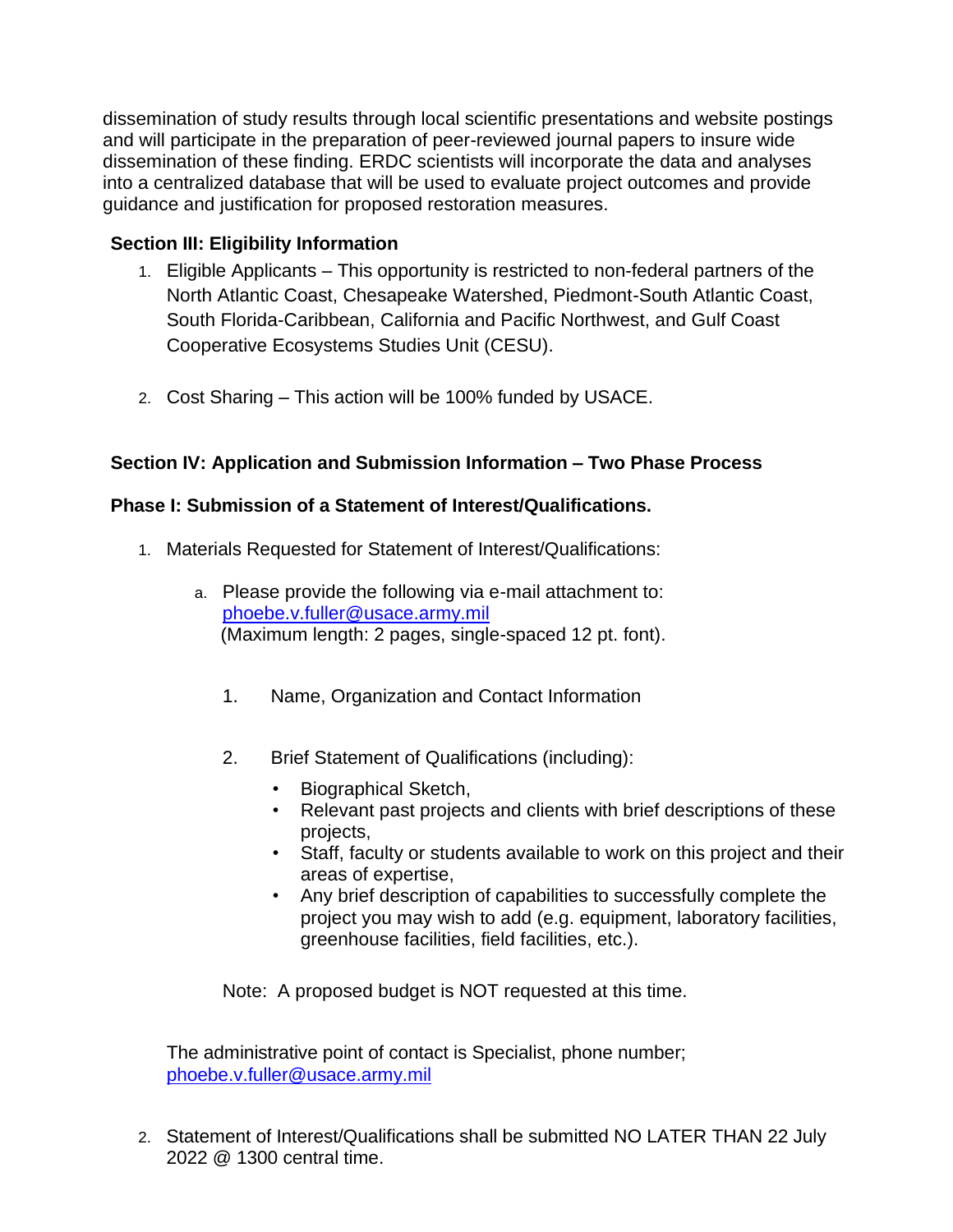Based on a review of the Statements of Interest received, an investigator or investigators will be invited to move to Phase II which is to prepare a full study proposal. Statements will be evaluated based on the investigator's specific experience and capabilities in areas related to the study requirements.

#### **Phase II: Submission of a complete application package to include a full technical proposal including budget, if invited.**

1. Address to Request Application Package The complete funding opportunity announcement, application forms, and instructions are available for download at Grants.gov.

The administrative point of contact is Specialist, phone number; [phoebe.v.fuller@usace.army.mil](mailto:phoebe.v.fuller@usace.army.mil)

2. Content and Form of Application Submission

All mandatory forms and any applicable optional forms must be completed in accordance with the instructions on the forms and the additional instructions below.

- a. SF 424 R&R Application for Federal Assistance
- b. Full Technical Proposal Discussion of the nature and scope of the research and technical approach. Additional information on prior work in this area, descriptions of available equipment, data and facilities, and resumes of personnel who will be participating in this effort should also be included.
- c. Cost Proposal/Budget Clear, concise, and accurate cost proposals reflect the offeror's financial plan for accomplishing the effort contained in the technical proposal. As part of its cost proposal, the offeror shall submit cost element breakdowns in sufficient detail so that a reasonableness determination can be made. The SF 424 Research & Related Budget Form can be used as a guide but is required if the sub-recipient uses it. The cost breakdown should include the following, if applicable:
	- 1. Direct Labor: Direct labor should be detailed by level of effort (i.e. numbers of hours, etc.) of each labor category and the applicable labor rate. The source of labor rates shall be identified and verified. If rates are estimated, please provide the historical based used and clearly identify all escalation applied to derive the proposed rates.
	- 2. Fringe Benefit Rates: The source of fringe benefit rate shall be identified and verified.
	- 3. Travel: Travel costs must include a purpose and breakdown per trip to include destination, number of travelers, and duration.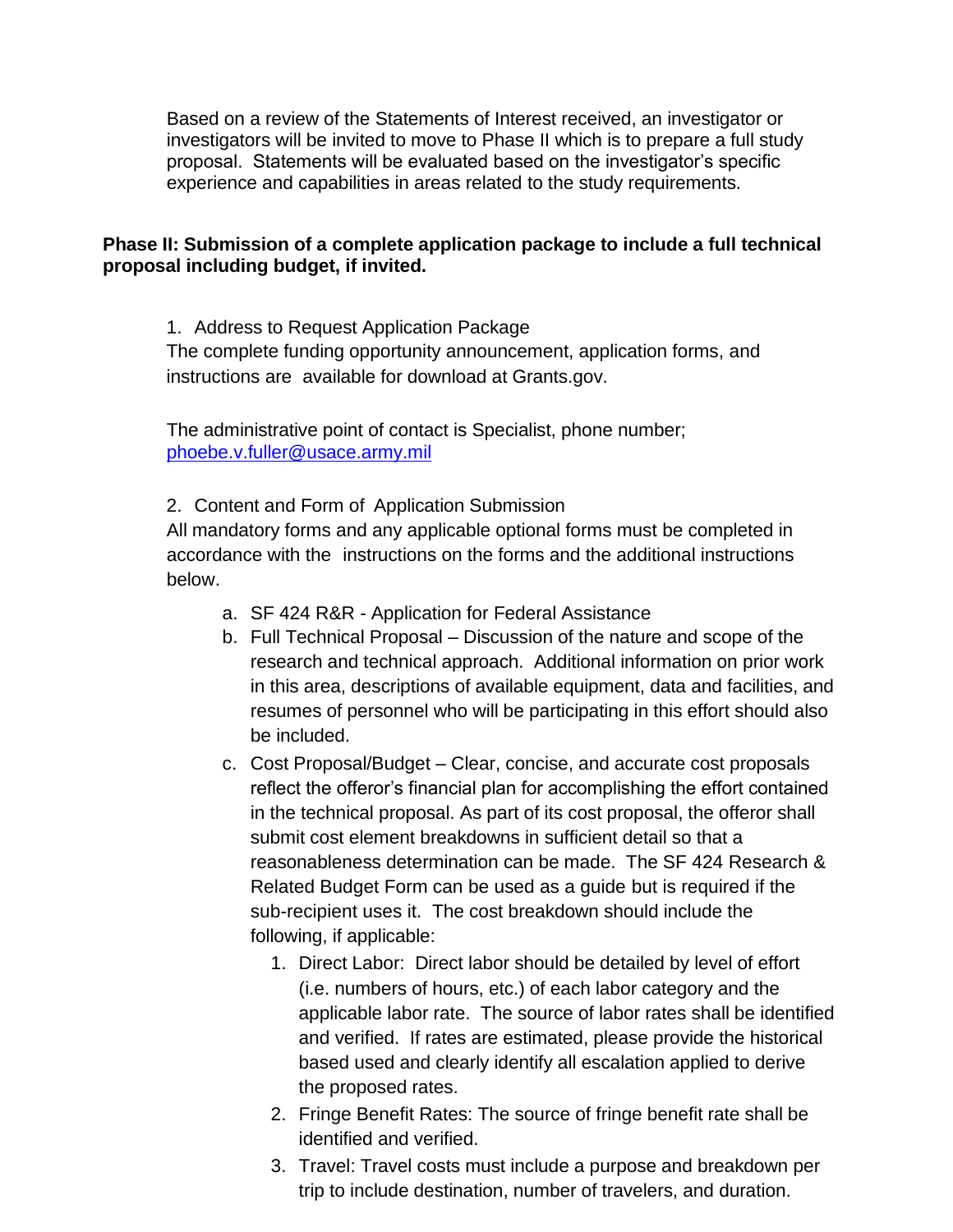- 4. Materials/Equipment: List all material/equipment items by type and kind with associated costs and advise if the costs are based on vendor quotes and/or engineering estimates; provide copies of vendor quotes and/or catalog pricing data.
- 5. Subrecipient costs: Submit all subrecipient proposals and analyses. Provide the method of selection used to determine the subrecipient.
- 6. Tuition: Provide details and verification for any tuition amounts proposed.
- 7. Indirect Costs: Currently the negotiated indirect rate for awards through the CESU is 17.5%.
- 8. Any other proposed costs: The source should be identified and verified.
- 3. Application package shall be submitted NO LATER THAN 22 August 2022 @ 1300 central time.
- 4. Submission Instructions

Applications may be submitted by e-mail, or Grants.gov. Choose ONE of the following submission methods:

a. E-mail:

Format all documents to print on Letter  $(8 \times x 11)$  paper. E-mail proposal to [phoebe.v.fuller@usace.army.mil](mailto:phoebe.v.fuller@usace.army.mil)

b. Grants.gov: [https://www.grants.gov/:](https://www.grants.gov/)

Applicants are not required to submit proposals through Grants.gov. However, if applications are submitted via the internet, applicants are responsible for ensuring that their Grants.gov proposal submission is received in its entirety.

All applicants choosing to use Grants.gov to submit proposals must be registered and have and account with Grants.gov. It may take up to three weeks to complete Grants.gov registration. For more information on registration, go to

[https://www.grants.gov/web/grants/applicants.html.](https://www.grants.gov/web/grants/applicants.html)

#### **Section V: Application Review Information**

1. **Peer or Scientific Review Criteria:** In accordance with DoDGARs 22.315(c), an impartial peer review will be conducted. Subject to funding availability, all proposals will be reviewed using the criteria listed below (technical and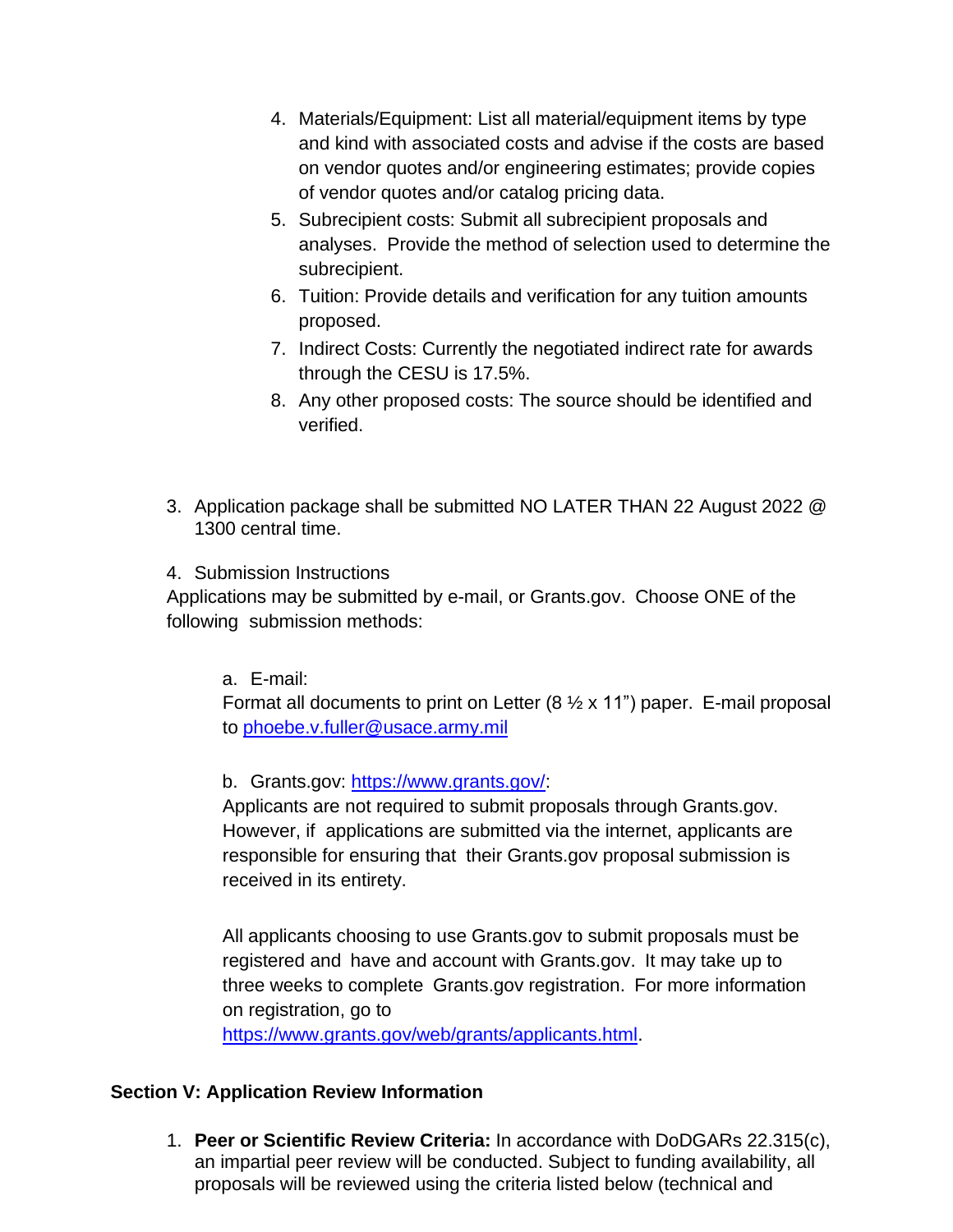cost/price). All proposals will be evaluated under the following two criteria which are of descending importance.

## a. **Technical (items i. and ii. are of equal importance):**

- i. Technical merits of proposed R&D.
- ii. Potential relationship of proposed R&D to DoD missions.
- b. **Cost/Price:** Overall realism of the proposed costs will be evaluated.

## 2. **Review and Selection Process**

a. **Categories:** Based on the Peer or Scientific Review, proposals will be categorized as Selectable or Not Selectable (see definitions below). The selection of the source for award will be based on the Peer or Scientific Review, as well as importance to agency programs and funding availability.

i. **Selectable:** Proposals are recommended for acceptance if sufficient funding is available.

ii. **Not Selectable:** Even if sufficient funding existed, the proposal should not be funded.

Note: The Government reserves the right to award some, all, or none of proposals. When the Government elects to award only a part of a proposal, the selected part may be categorized as Selectable, though the proposal as a whole may not merit such a categorization.

b. No other criteria will be used.

c. Prior to award of a potentially successful offer, the Grants Officer will make a determination regarding price reasonableness.

#### **Section VI: Award Administration Information**

1. Award Notices

Written notice of award will be given in conjunction with issuance of a cooperative agreement signed by a Grants Officer. The cooperative agreement will contain the effective date of the agreement, the period of performance, funding information, and all terms and conditions. The recipient is required to sign and return the document before work under the agreement commences. **Work described in this announcement SHALL NOT begin without prior authorization from a Grants Officer.**